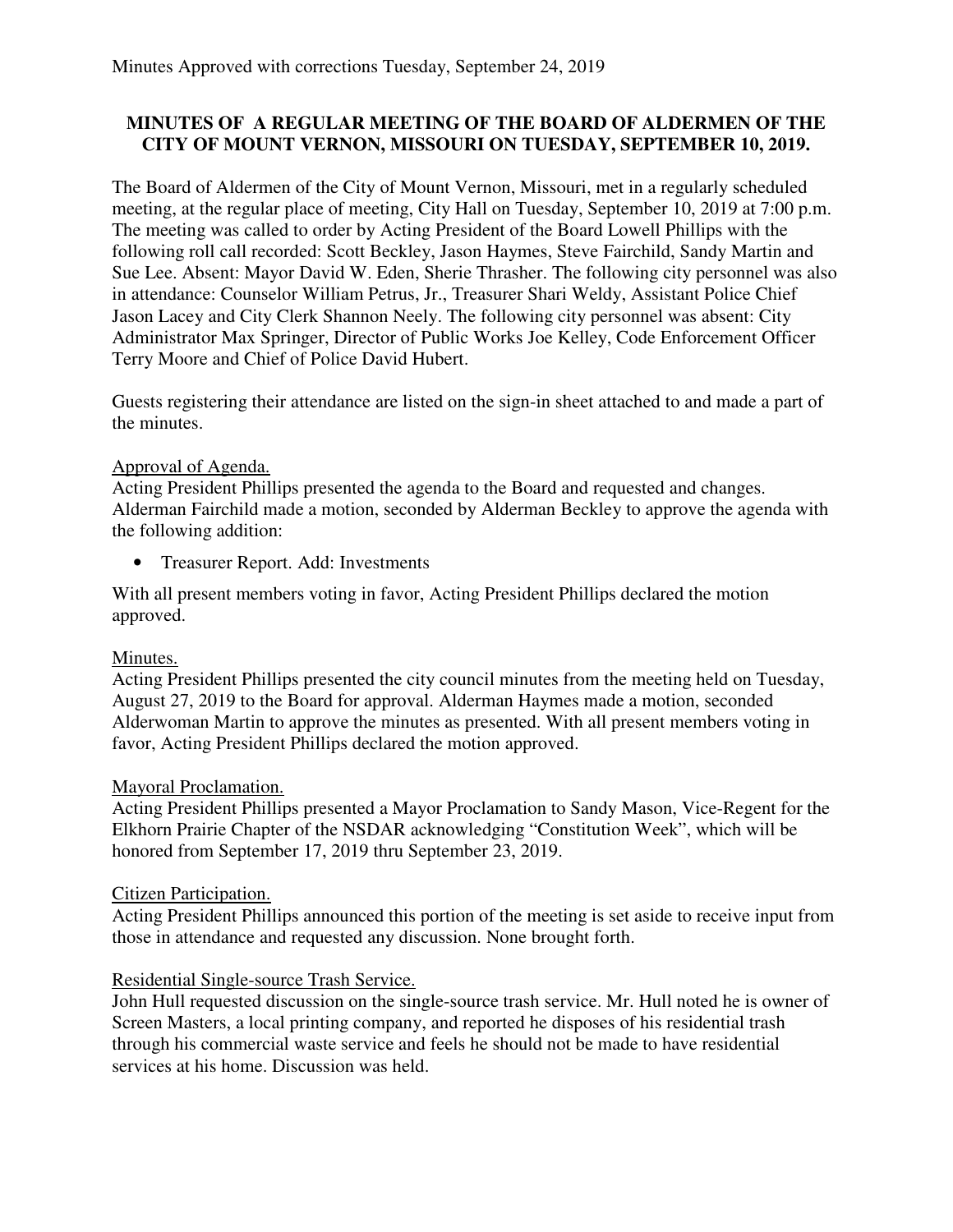# Department Reports.

# Administrator.

With Springer attending the Missouri Municipal Conference, Neely presented the following report on his behalf.

- MJMEUC Connection Fees. Neely requested approval for payment to MJMEUC for contact fees to connect Liberty (Empire) section of substation to the city's metering. Discussion was held. Alderman Fairchild made a motion, seconded by Alderwoman Lee to proceed with payment for \$14,745.27 and authorizing Springer to sign agreement. With all present members voting in favor, Acting President Phillips declared the motion approved.
- Alley to Elementary School. Neely reported school traffic is now being re-routed from Hickory Street onto Division Street, to the alley south, then to Blaze Road school drive. Neely requested the Board approve paving the alley to the school which is currently gravel. Discussion was held. Alderwoman Lee made a motion, seconded by Alderwoman Martin to proceed with paving alley for \$5,750.00. With all present members voting in favor, Acting President Phillips declared the motion approved.
- Market Street project. Neely reported there is an area approximately 150' long, and the width of the road that must be reinforced due to the bad soil that was removed. Neely noted a reinforcement mesh could be used to alleviate the problem. Discussion was held. Alderwoman Lee made a motion, seconded by Alderman Beckley to proceed with addition of mesh to section of road for stabilization for up to \$5,000.00. With all present members voting in favor, Acting President Phillips declared the motion approved.

# Treasurer.

Weldy held discussion on the following items:

- Bills Paid. Weldy presented the bills paid report and requested any discussion. None brought forth.
- Bills over \$5,000. Weldy presented bills over \$5,000 limit and requested to pay. Alderwoman Lee made a motion, seconded by Alderwoman Martin to pay bills over \$5,000 limit as presented. With all present members voting in favor, Acting President Phillips declared the motion approved.
- Investments. Weldy presented a bid tab for investments for a certificate of deposit at Old Missouri Bank for a matured balance of \$308,793.33. Weldy recommended sourcing the \$8,206.67 interest from CDARS to the matured cash balance of certificate for a total investment of \$317,000.00 at Old Missouri Bank for eighteen months at an interest rate of 2.11%. Discussion was held. Alderwoman Lee made a motion, seconded by Alderman Bekckley to approve recommendation and proceed with investment with Old Missouri Bank. With all present members voting in favor, Acting President Phillips declared the motion approved.

# Director of Public Works.

With Kelley attending the Missouri Municipal Conference, no report has been submitted.

# Code Enforcement.

With Moore attending the Missouri Municipal Conference, there is no report to be submitted orally, but the August Statistical report is included in the Council packets for review.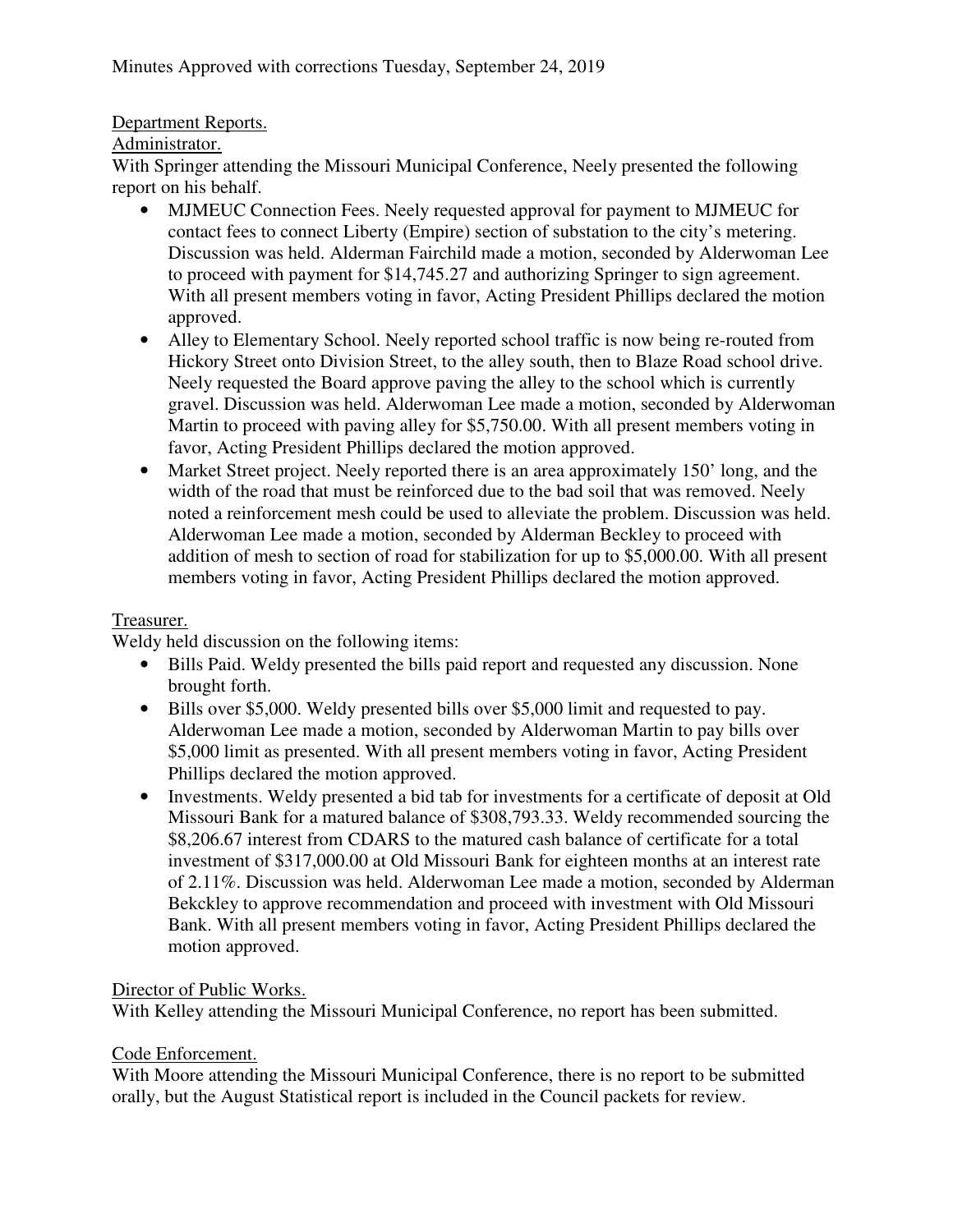Minutes Approved with corrections Tuesday, September 24, 2019